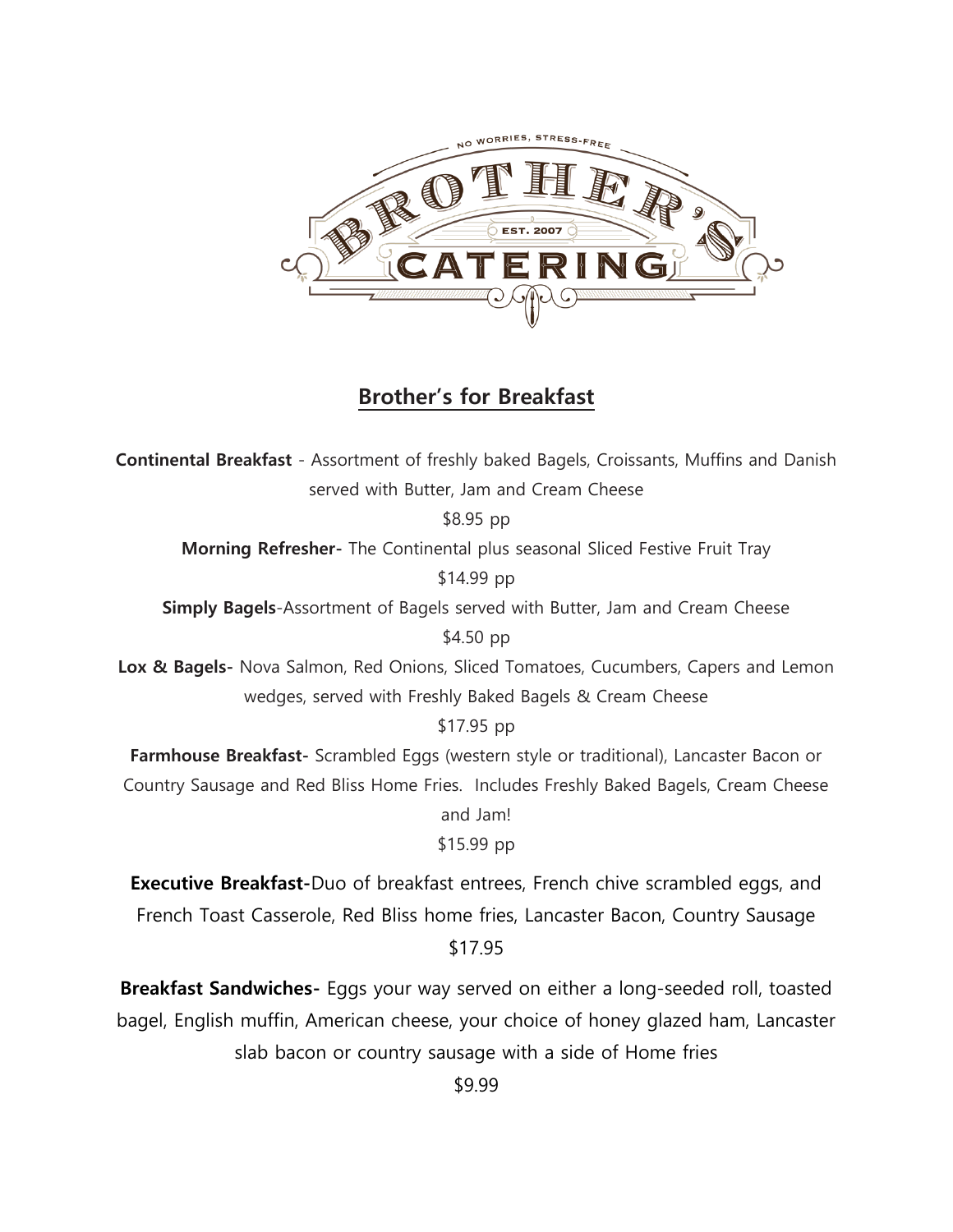# **Breakfast Burrito-**Flour tortilla Stuffed w/scrambled eggs, American cheese, your choice of either Lancaster Bacon or Country Sausage with a side of Home fries \$9.99

**Festive Fruit Platter-**Sliced seasonal Fresh Fruit

\$9.95 pp

**Fresh Berries** An assortment of seasonal Fresh Berries

\$9.95pp

**Yogurt Parfait-** Low-fat Vanilla yogurt, Granola, and fresh Berries

\$8.99 pp

**Heart and Healthy**-Low-fat yogurt, Granola, whole and sliced seasonal fruit and assorted granola bars

\$12.95

**Waffle Station-**Chef manned waffle station featuring cooked to order Belgium waffles accompanied by fresh strawberries, blueberries and blackberries, sweet butter, maple syrup and whipped cream

\$17.95

(Will need a chef to be on site for an additional cost of \$210.00)

**Omelet Station-**Chef manned omelet station featuring choice of: fresh eggs, egg whites, county ham, red peppers, cherry tomatoes, kalamata olives, spinach, onions, mushrooms, cheddar cheese & feta cheese

Includes Country breakfast sausage, Lancaster Bacon and Red Bliss home fries with trio pepper garnish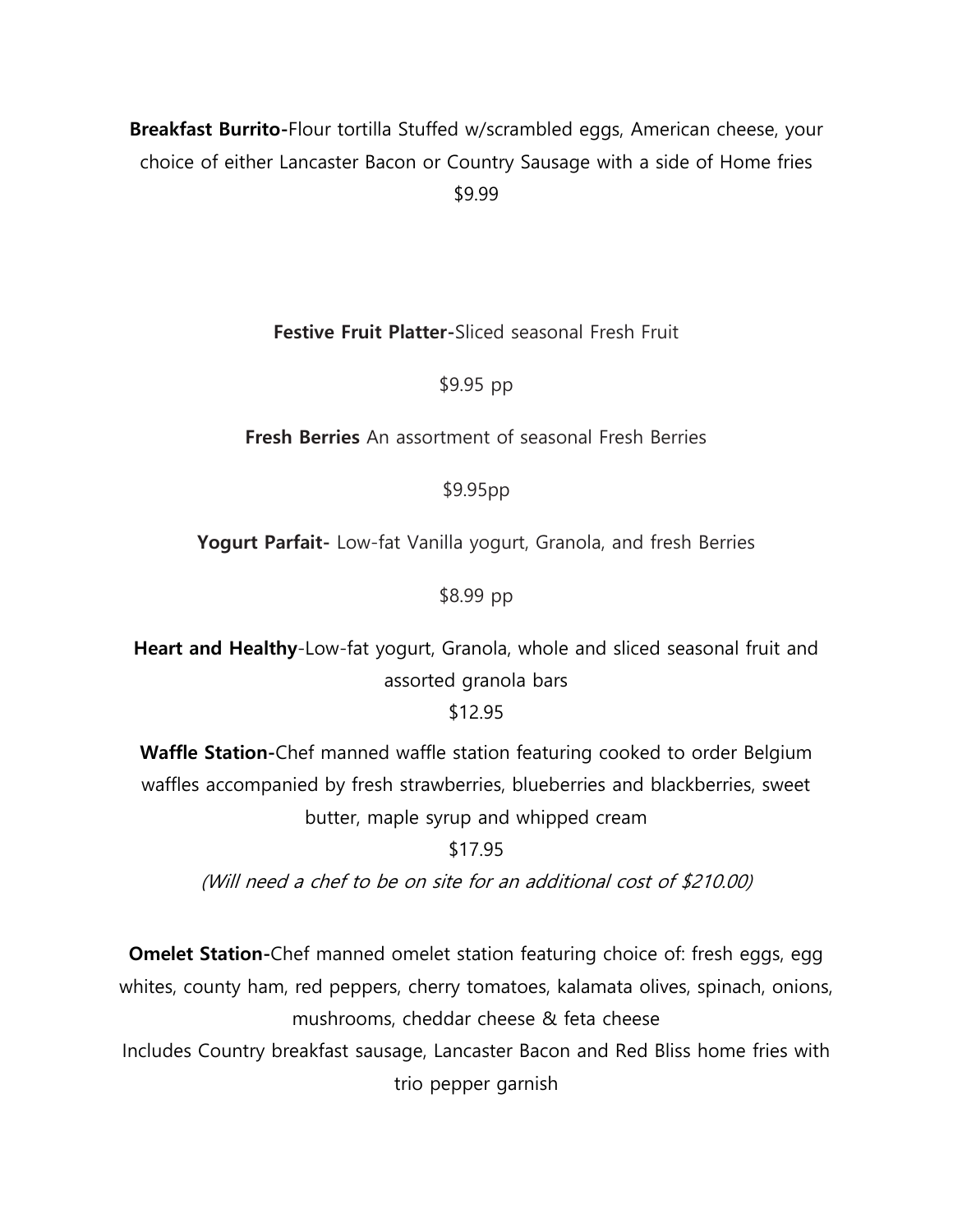\$17.95 pp

(Will need a chef to be on site for an additional cost of \$210.00)

**Breakfast Juices** 100% fresh squeezed Florida orange juice. Also 10oz bottles cranberry, apple, and Florida orange

\$3.95

**Coffee Service** \$3/pp **Bottled Water Service** \$2/pp

# **Brother's Express Luncheons**

**The Employee Luncheon -** Assorted Sandwiches, served with chips, Cookies & Brownies \$14.99 pp

**The Business Partner Luncheon -** Assorted Sandwiches with your choice of **one** side salad, Cookies & Brownies \$16.99 pp

**The Guest Luncheon -** Assorted Sandwiches with your choice of **two** side salads, Cookies & Brownies \$18.99 pp

**The Lunch Box-**Your choice of any Signature Sandwich w/ Chips and a Cookie \$15.99 pp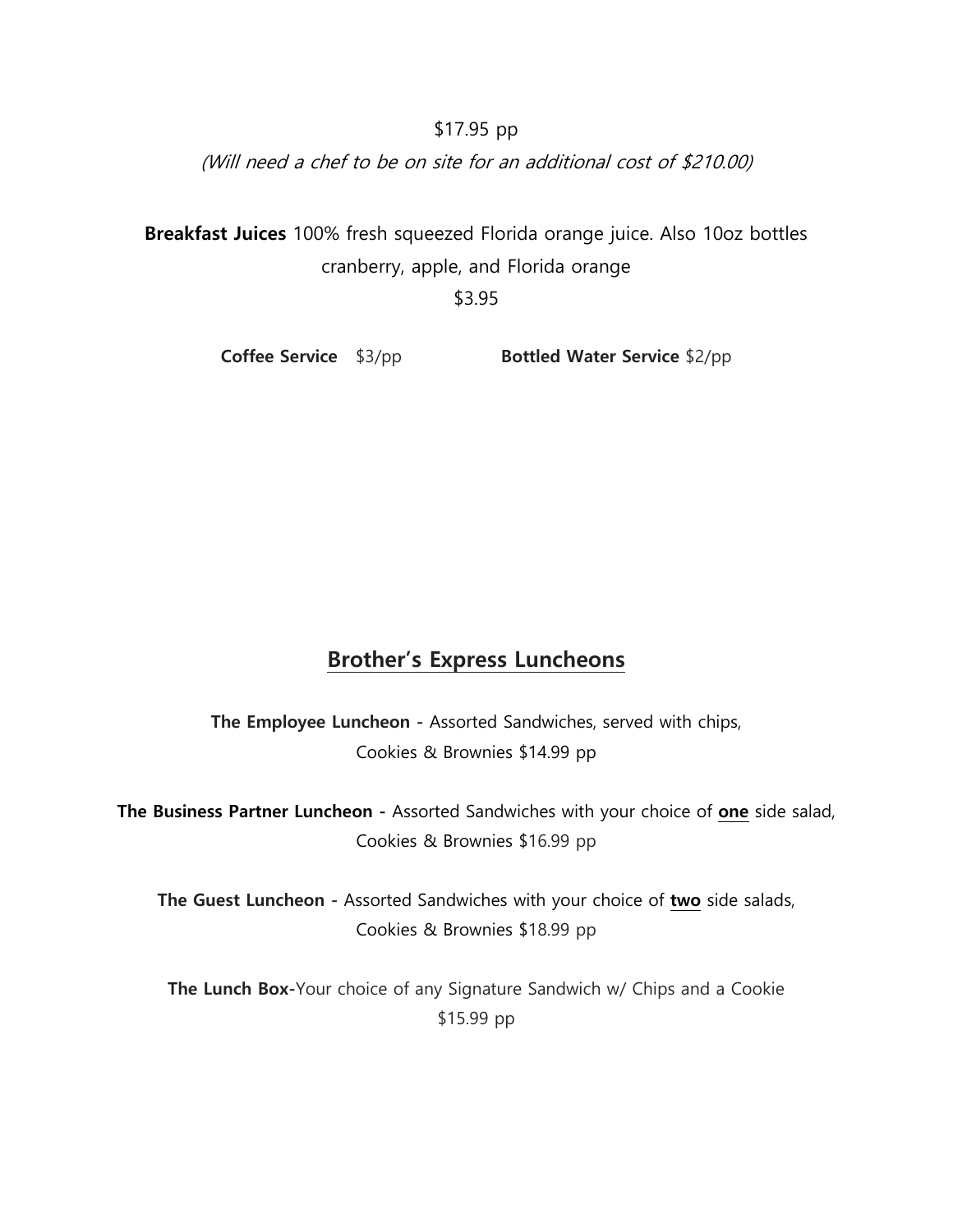**Executive Box Lunch** -Choice of any sandwich, salad, seasonal fresh fruit & cookie \$17.99

pp

**Assorted Beverage Service-assorted sodas, bottles water, cups & ice** \$2.00 per person

#### **Brother's Sandwich Selections:**

(All sandwiches available as a wrap upon request)

**Brother's Italian Classic Hoagie** Sharp Provolone, roasted red peppers, sweet Soppressata, Genoa Salami & Capicola

**Ham and Swiss** Country ham & imported Swiss

**Roasted Turkey** Roasted turkey breast & Cheddar

**Turkey BLT** Oven roasted turkey, vine ripened tomatoes, Vermont slab bacon & romaine

**Chicken Cutlet** Herb crusted chicken cutlet, roasted peppers, sharp provolone Chipotle Mayo

**White Albacore Tuna Salad** All white fancy albacore tuna with celery, fresh lemon juice & tiny bit of mayo

**Roast Beef** Roast beef with sharp cheddar & horseradish mayo

**Beefsteak Tomato Mozzarella** Fresh mozzarella, juicy beefsteak tomatoes & basil pesto mayo

**Grilled Vegetable Wrap/Sandwich** Baby eggplant, garden zucchini, roasted red pepper, basil pesto

**Grilled Chicken Caesar Wrap** Grilled chicken breast, romaine lettuce, shaved Locatelli cheese, homemade Caesar dressing

**J&A Chicken Salad** Shredded Chicken w/ Diced Apples, Currants & Celery

#### **Brother's Signature Side Salad Selection**

Tossed Green Salad Classic Caesar Salad w/ Homemade Croutons Spring Mix w/ Gorgonzola Cheese & Cranberries Homemade Potato Salad Tortellini w/ Feta and Broccoli Tortellini Garden Salad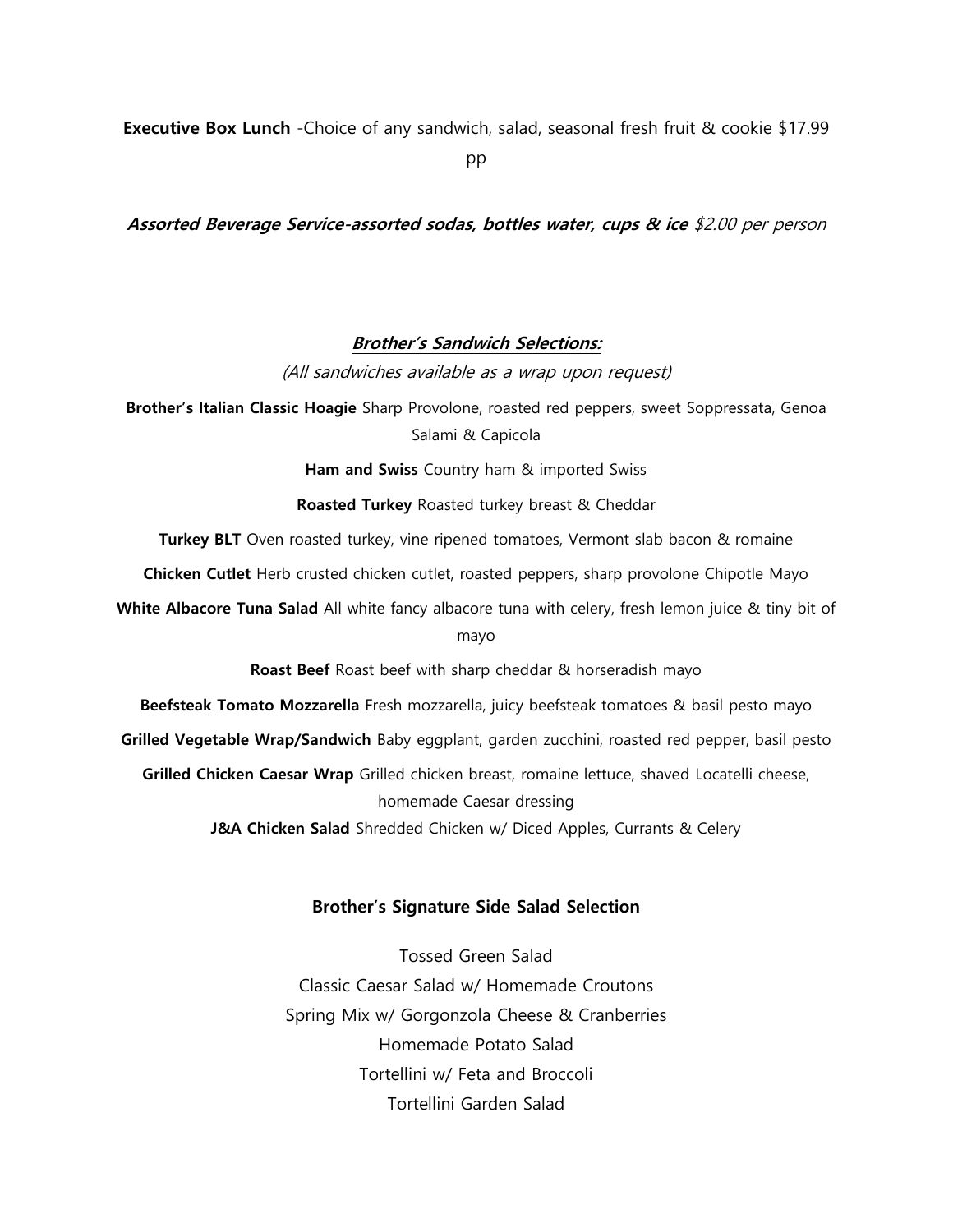Penne w/ Asparagus and Sundried Tomatoes Orzo Salad with Cherry tomatoes, Basil & Red Wine Vinaigrette Homemade Cole Slaw

# **Brother's "Combo" Lunches (see selections below)**

### **Brother's Homemade Soup & Salad Combo** \$16.99 pp

Includes Fresh Crusty Italian Bread & Butter **Add Cookies & Brownies for** \$4.95 pp

#### **Brother's Homemade Soup & Sandwich Combo**

Served on Local Conshohocken Bakery Steak Rolls \$17.99 pp **Add Cookies & Brownies for** \$4.95 pp

#### **Homemade Soup Selections:**

Southwestern Black Bean Roasted Butternut Squash Fire Roasted Tomato & Basil Bisque Broccoli & Cheddar Wild Mushroom Bisque Chicken, Vegetables & Orzo Homemade Beef Chili Homemade Turkey Chili **Other seasonal selections from the chef daily!**

### **Salad Selections:**

(Dressing is served on the side) **Tossed Green Salad**-Spring Mix w/ Cherry Tomatoes, Cucumbers and Carrots with a Balsamic Vinaigrette Dressing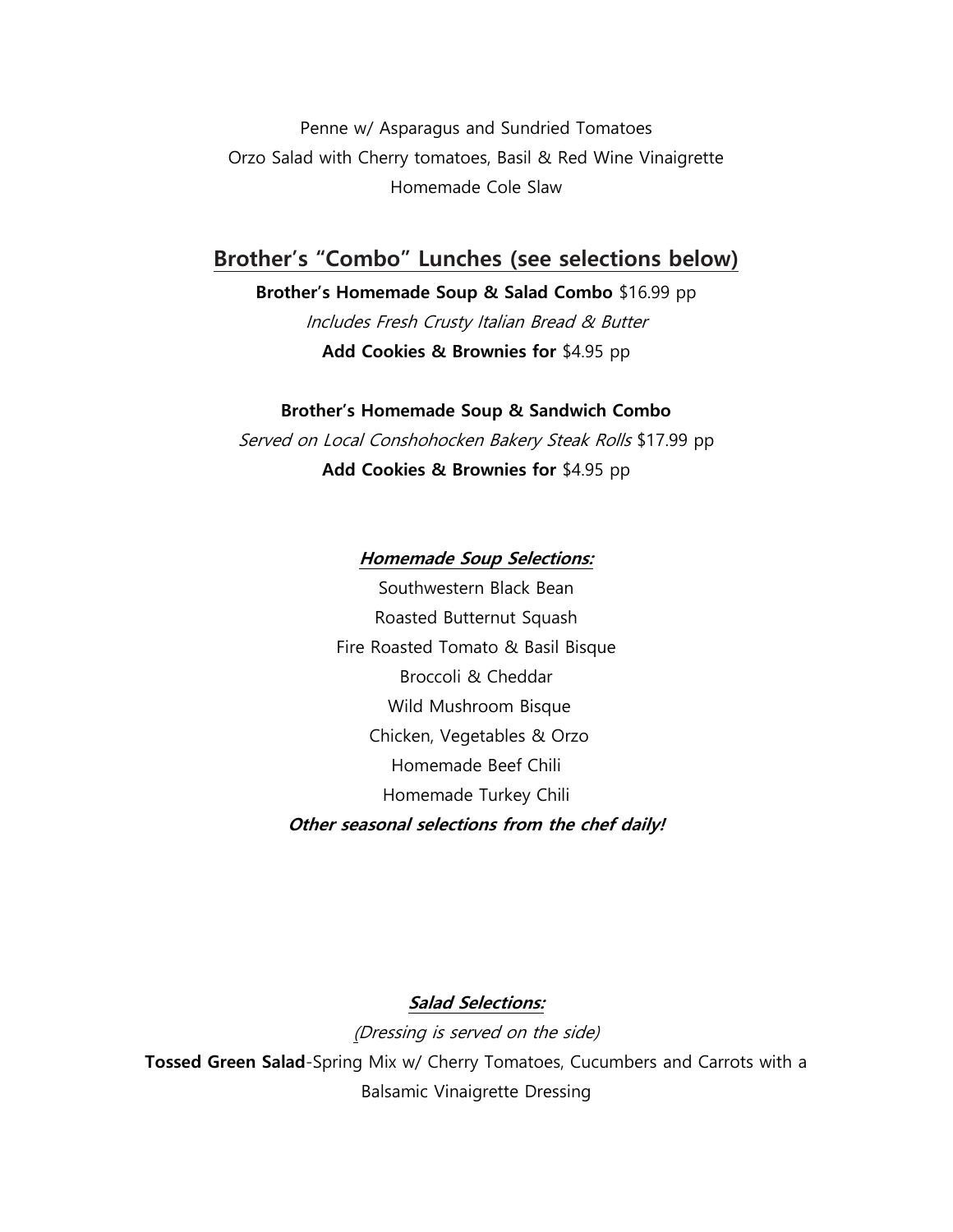**Classic Caesar Salad**-Crisp Romaine Lettuce w/ Homemade Croutons

**Spring Mix Salad** -w/ Gorgonzola Cheese & Cranberries w/ Balsamic Vinaigrette Dressing

**Roasted Beet Salad-** Arugula with Roasted Beets, Blue Cheese, Melted Fennel with a Balsamic Vinaigrette dressing

**Greek Salad-**Baby romaine, cherry tomatoes, cucumbers, red peppers, Kalamata olives, feta, oregano herbed vinaigrette

**Harvest Salad-**Spring Mix, Candied Pecans, Dried Cranberries& Goat Cheese tossed with Balsamic Vinaigrette

**Chopped Salad-**Romaine, avocado, red onion, apple smoked bacon, Maytag blue cheese, tomatoes, blue cheese dressing

**Southwest Salad-**Romaine, black beans, cheddar cheese, tortillas stripes, cherry tomatoes, chipotle ranch dressing

### **Pasta Station**

#### \$17.95 pp

--Includes Choice of Pasta, Salad, Artisan Rolls & Butter **Please choose one of the following Pasta entrees**

#### **Basil Penne**

Penne, Grilled Chicken tossed in a Pesto Cream Sauce

#### **Caprese Penne**

Penne, Tomatoes, Fresh Mozzarella & Basil tossed in Garlic Infused Oil

### **Pasta Italia**

Penne Pasta with Sautéed Mushrooms & Spinach in La Rosa Sauce

### **Pasta Primavera**

Rigatoni pasta, sautéed spring vegetables, shaved Locatelli tossed in a garlic cream

sauce

### **Mediterranean Penne Pasta**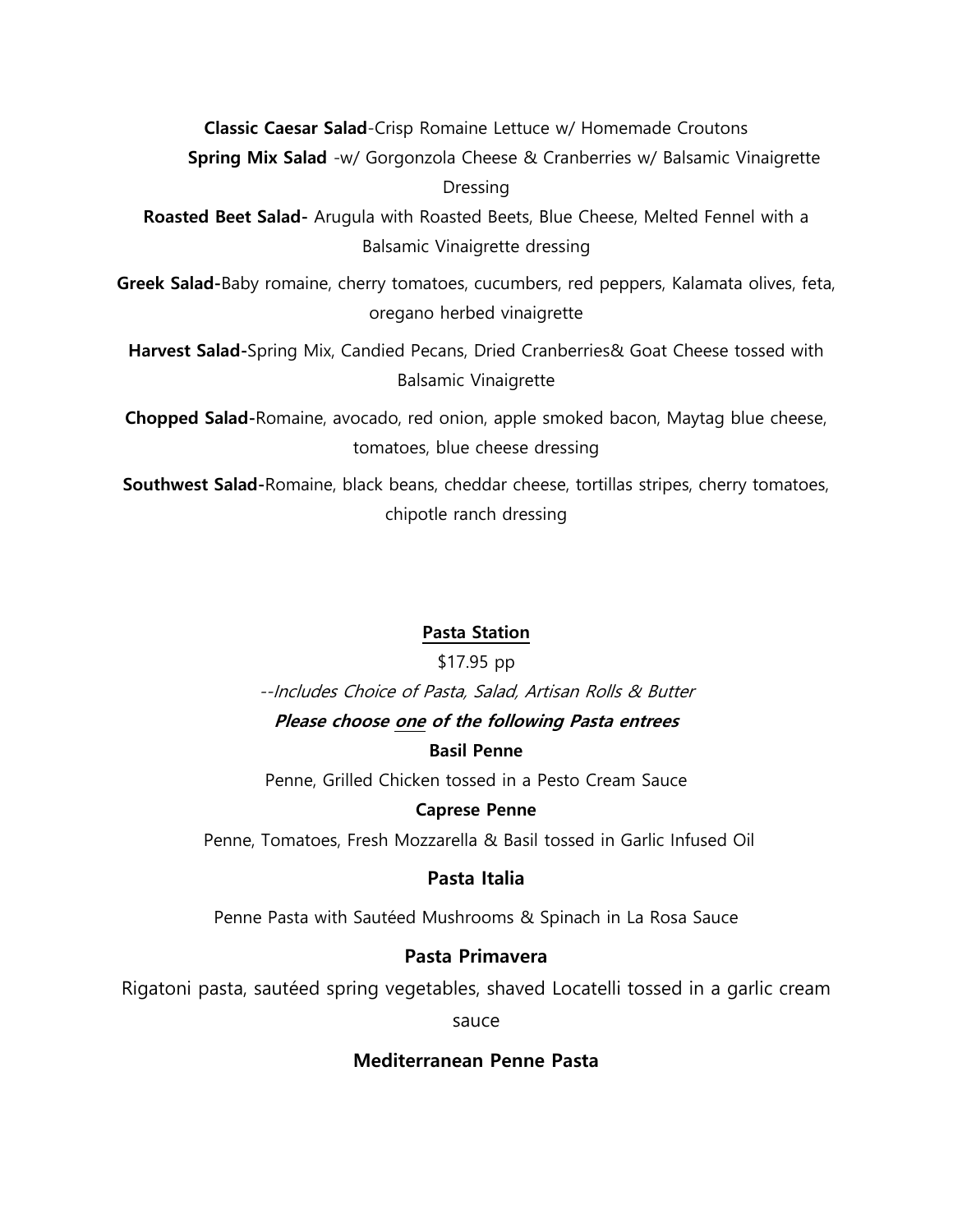Sautéed zucchini, red peppers, artichokes, Kalamata olives, fresh tomato basil sauce, shaved Locatelli

### **Rigatoni Pasta**

Roasted garlic cream, mushrooms, asparagus, sun dried tomatoes

## **Tri-colored Tortellini**

Three cheese tortellini, baby peas, imported prosciutto, and basil pesto cream sauce

# **Sausage & Pepper Rigatoni Pasta**

Rigatoni, Italian Sausage, & Roasted Red Peppers tossed in a Garlic Infused Oil **Bacon Rigatoni**

Rigatoni, Smoke Apple Wood Bacon, Sautéed Mushroom, Baby Peas tossed in a LaRosa

Sauce

# **Choose one salad:**

Tossed Green Salad w/ Balsamic Vinaigrette Classic Caesar Salad w/ Homemade Croutons Spring Mix Salad w/ Gorgonzola Cheese and Cranberries

# **Pasta Entrée Toppers**

Grilled marinated chicken breast \$8.00 pp Sautéed shrimp \$13.00 pp Jumbo lump crabmeat \$20.00 pp

## **Executive Board Luncheon**

## **\$22.95 per person**

Choice of (1) Salad, Entrée, (2) Sides Dishes served with rolls and butter Add additional Main Entrée for \$3.95 Executive Board Entrees

# **Mediterranean Chicken**

Seared chicken, artichoke hearts, sweet red and yellow peppers, Kalamata olives, white wine reduction

# **Chicken Marsala**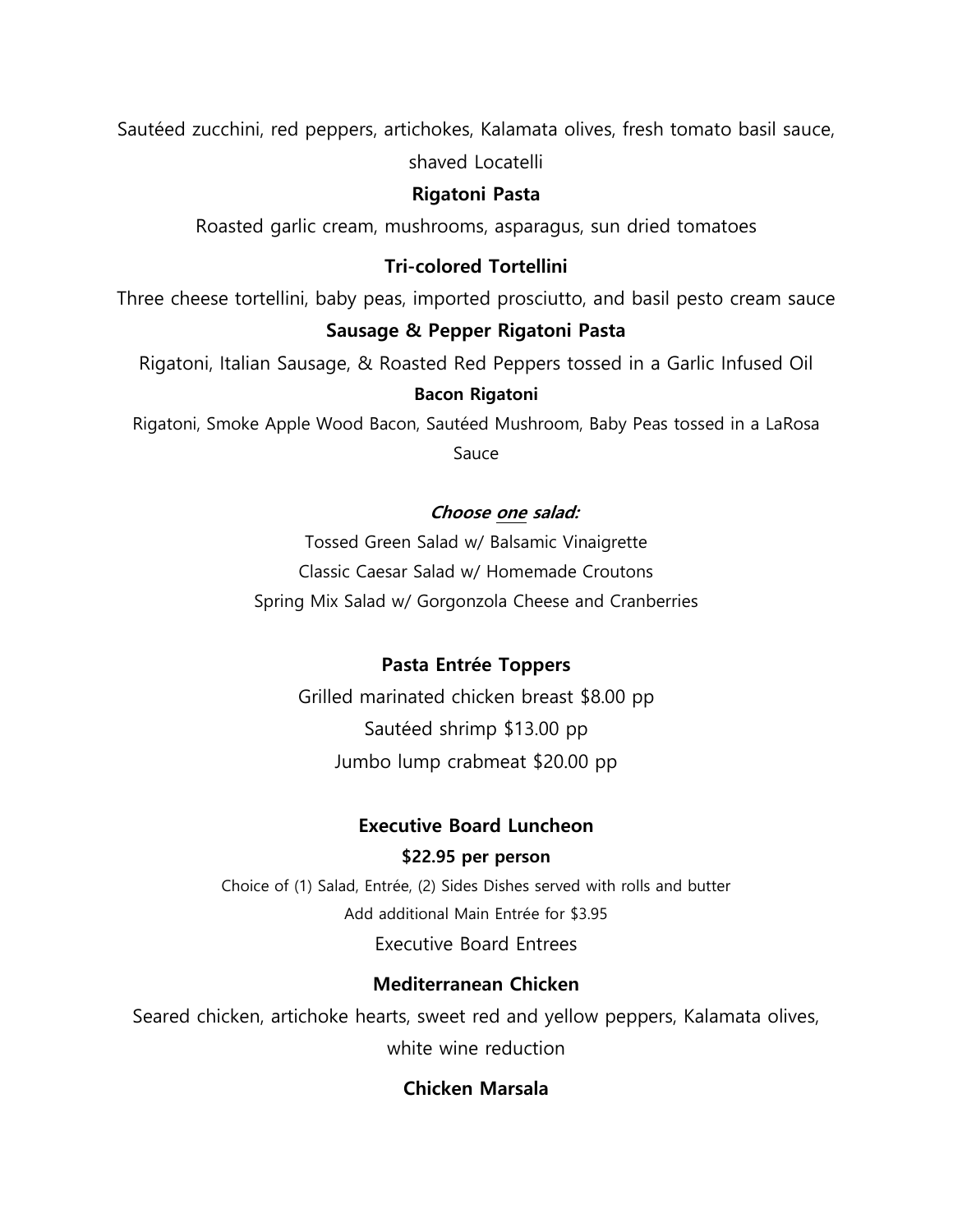Sautéed chicken, portabella mushrooms, Marsala reduction

# **Chicken Saltimbocca**

Pan-Seared Chicken breast topped with fresh spinach, and imported Italian prosciutto with White Wine Lemon Sauce

## **Chicken Parmesan**

Pan fried in olive oil and topped with fresh tomato basil sauce, Parmesan and mozzarella cheese

# **Grilled Pork Tenderloin**

Brown sugar brined pork served w/ Mango Chutney

# **Seared Salmon**

Topped with an Artichoke Salsa

# **Salmon Teriyaki**

Marinated & grilled and finished with a teriyaki glaze garnished with sesame seeds

# **Classic Crab Cakes add \$19.95 additional**

Jumbo lump crab, Homemade Cocktail Sauce

# **Pan-Seared Chilean Sea Bass add \$22.95 additional**

Topped with Sundried Tomatoes and Sautéed Spinach with a Lemon Caper Sauce

# **Whole roasted Beef Tenderloin add \$ 20.95 additional**

Wild mushrooms, Caramelized onions, Creamy Horseradish Mayo Sauce

# **Entree Side Dishes Starches**

Cheesy Potato Au gratin w/ Melted Fennel & Onions Roasted Potatoes w/ Garlic & Fresh Herbs Wasabi Mashed Potatoes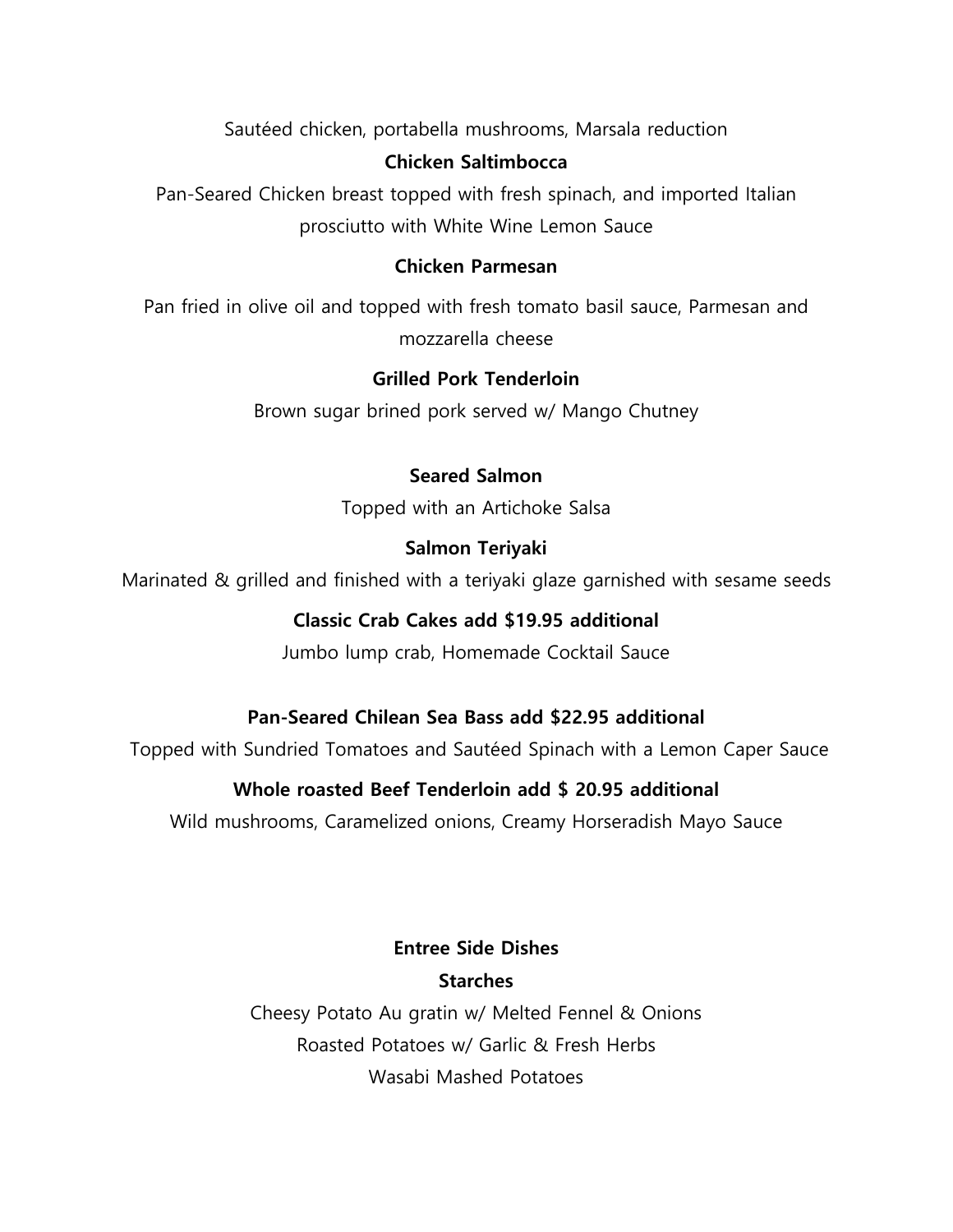Maple Whipped Sweet Potatoes Roasted Garlic Mashed Potatoes Wild Mushroom Risotto

#### **Vegetables**

Grilled Vegetables w/ a Balsamic Reduction Sautéed Mixed Vegetables Grilled or Roasted Asparagus Sautéed Spinach w/ Garlic Infused Olive Oil Roasted String Beans Roasted Brussels Sprouts w/ Shallots & Bacon

### **Salad**

Tossed Green Salad w/ Balsamic Vinaigrette. Classic Caesar Salad w/ Homemade Croutons Spring Mix Salad w/ Gorgonzola, Walnuts and Cranberries

#### **Build Your Own Fajita**

Grilled and Marinated Chicken and Grilled Flank Steak Accompanied by flour tortillas and served with sautéed peppers and onions, house made guacamole, aged cheddar and Monterey jack cheeses, Pico de gallo, and sour cream. Includes Southwest Salad and Dirty Spanish rice \$18.95

### **Add Chips & Salsa for an additional \$ 6.95 per person**

### **Fresh Green Salad Luncheon**

Includes Choice of Salad, Artisan Rolls & Butter & Cookie & Brownie Tray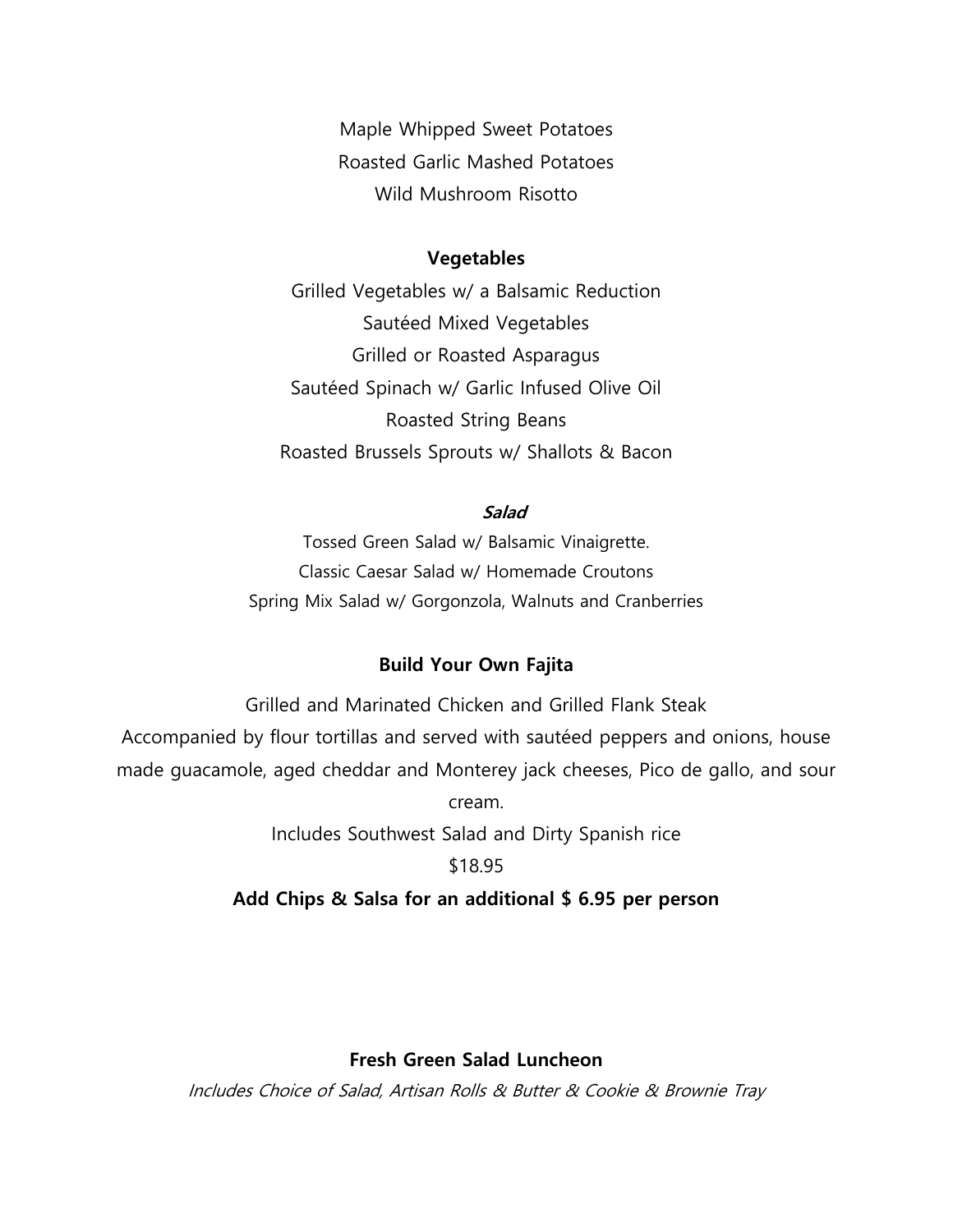\$18.95 per person

**Tossed Green Salad**-Spring Mix w/ Cherry Tomatoes, Cucumbers and Carrots with a Balsamic Vinaigrette Dressing

**Classic Caesar Salad**-Crisp Romaine Lettuce w/ Homemade Croutons

**Spring Mix Salad** -w/ Gorgonzola Cheese, Walnuts & Cranberries w/ Balsamic Vinaigrette Dressing

**Roasted Beet Salad-** Arugula with Roasted Beets, Blue Cheese, Melted Fennel with a Balsamic Vinaigrette dressing

**Greek Salad-**Baby romaine, cherry tomatoes, cucumbers, red peppers, Kalamata olives, feta, oregano herbed vinaigrette

**Harvest Salad-**Spring Mix, Candied Pecans, Dried Cranberries& Goat Cheese tossed with Balsamic Vinaigrette

**Chopped Salad-**Romaine, avocado, red onion, apple smoked bacon, Maytag blue cheese, tomatoes, blue cheese dressing

**Southwest Salad-**Romaine, black beans, cheddar cheese, tortillas stripes, cherry tomatoes, chipotle ranch dressing

## **Salad Entrée Toppers**

Grilled marinated chicken breast \$8.00 pp Sautéed shrimp \$13.00 pp Jumbo lump crabmeat \$20.00 pp

## **Stir Fry Luncheon**

### **Asian Pasta Salad**

Served with Snow Peas, Scallions, Napa Cabbage and Sesame Dressing

## **Seared Asian Vegetables**

Shitake Mushrooms, Bok Choy, Broccoli, Eggplant, Snow Peas and Red Peppers

**Chicken Teriyaki**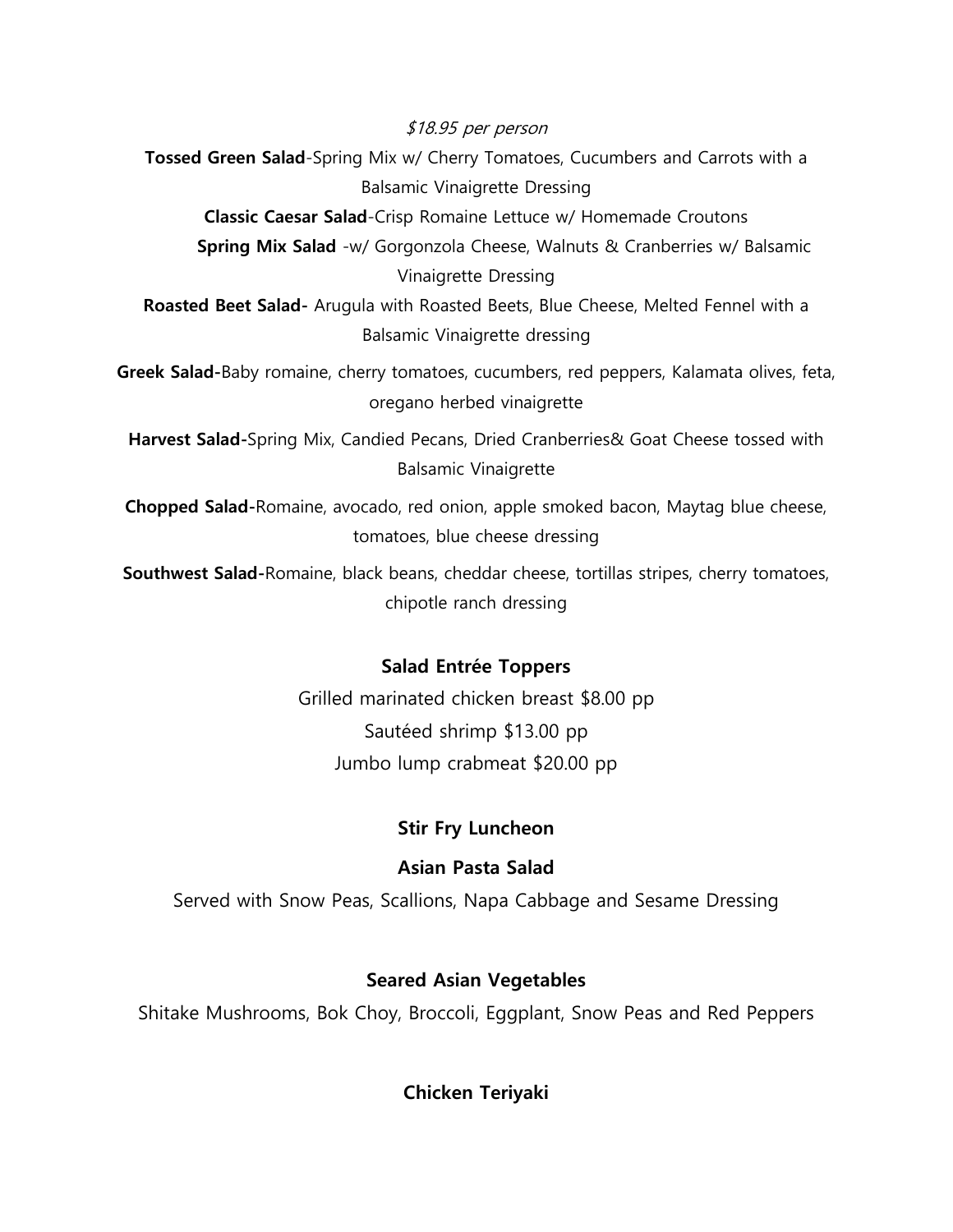with Green Onions & sesame seeds Served w/ White or Brown Rice

### **Vegetable Spring Rolls**

Served with, Soy, Duck & Sweet Thai Chili Sauces

### **Sweet Thai Roast Shrimp add an additional \$13.00**

Marinated & Roasted in a Sweet Thai Chili Sauce, Served w/ White or Brown Rice

### \$18.95 pp

### **Taste of the Italian Market**

Choice of 2 Sandwiches with Orders over 40 people

**South Philly Cheese Steak** OR **Chicken Cheese Steak** with Sautéed Onions &

Mushroom

**Italian Style Pulled Pork** w/ Broccoli Rabe and Provolone Cheese

**Meatball Parmesan** w/ Mamma T's Homemade Meatballs

**Chicken Cutlet** w/ Broccoli Rabe, Roasted Peppers & Provolone Cheese

#### **Sausage w/ Peppers & Onions**

**Choice of any green salad OR Choice of any pasta Salad**

Cookies & Brownies

**Soft Pretzels** w/Spicy Mustard

\$22.95 per person

### **Italian Feast Luncheon**

\$26.95 pp

### **Buffalo Mozzarella**

Fresh Buffalo Mozzarella, New Jersey Tomatoes and Garden Basil **Classic Caesar Salad**-Crisp Romaine Lettuce w/ Homemade Croutons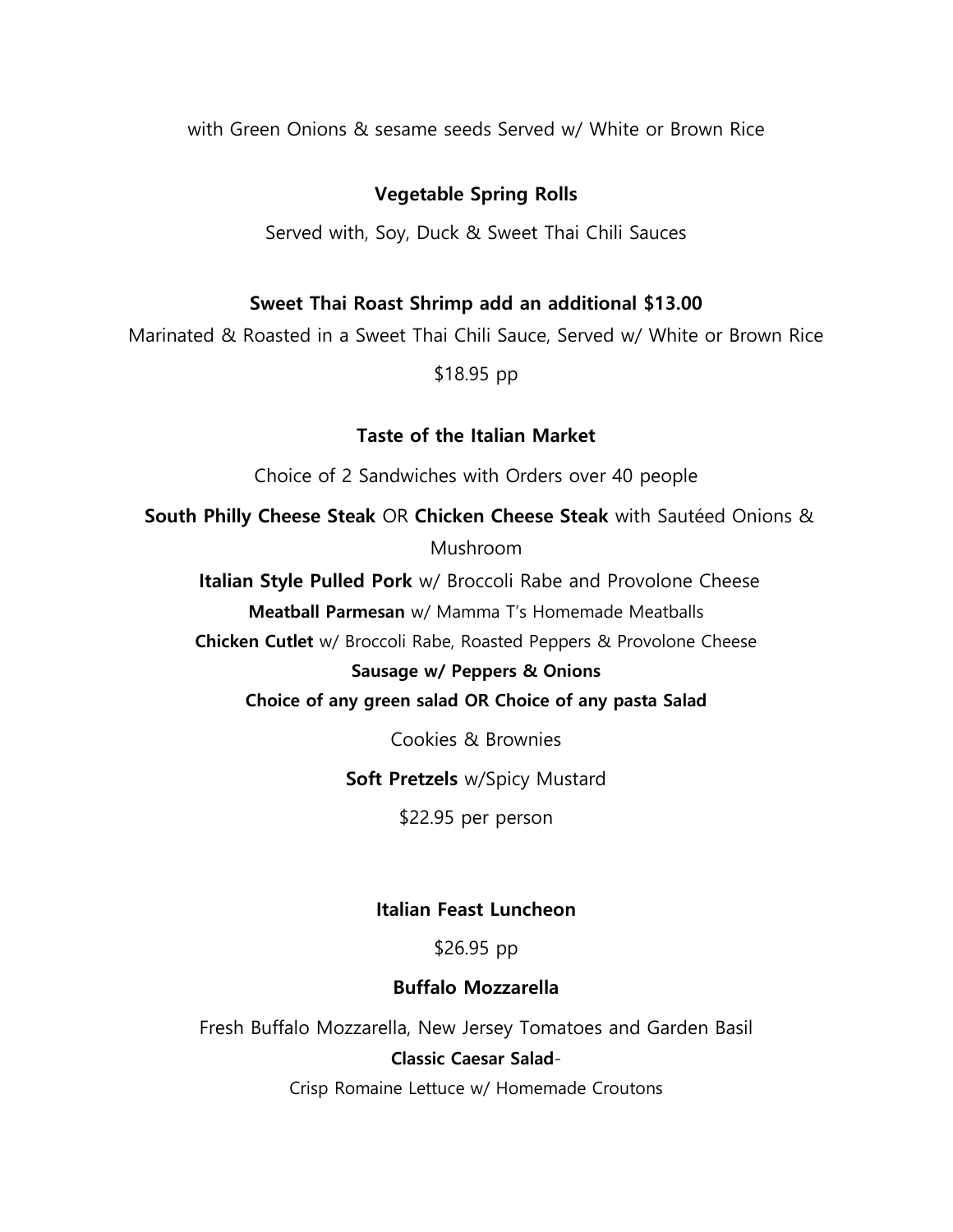## **Pasta Italia**

Penne Pasta with Sautéed Mushrooms & Spinach in La Rosa Sauce

### **Chicken Piccatta, Chicken Marsala or Chicken Parmesan**

Entrees served with your choice of vegetable, rolls and butter

### **Mini Italian Pastries**

Cannoli's, Eclairs, Cream Puffs and Assorted Homemade Italian Cookies

\*\* Prices are subjected to change\*\*

### **ORDERING INFORMATION AND POLICY**

### **PLACING AN ORDER:**

Please contact Andrew Tamaccio at (610)564-6347 or at [Andrew.tamaccio@brotherscateringcompany.com.](mailto:Andrew.tamaccio@brotherscateringcompany.com) All of our food is made to order and requires a minimum of 24 hours notice for Express luncheons and specialized luncheon selections.

### **CANCELLATIONS/CHANGES:**

You may cancel your order up to 72 hours prior to delivery at no charge. Because our catering is custom-prepared, cancellation within 48 hours of an event will incur a charge of 50%.